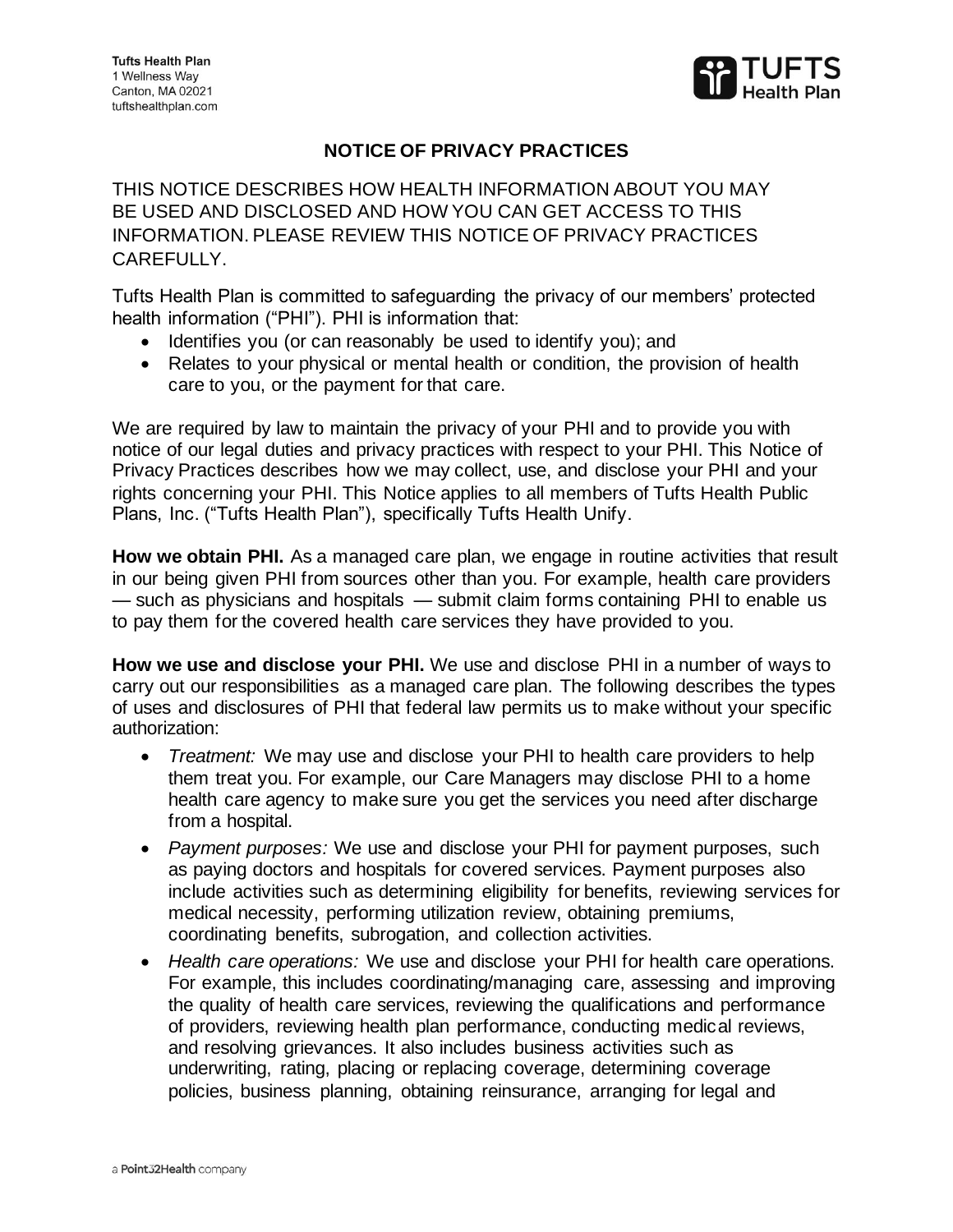auditing services (including fraud and abuse detection programs), and obtaining accreditations and licenses. We do not use or disclose PHI that is genetic information for underwriting purposes.

- *Health and wellness information:* We may use your PHI to contact you with information about appointment reminders; treatment alternatives; therapies; health care providers; settings of care; or other health-related benefits, services, and products that may be of interest to you. For example, we might send you information about smoking cessation programs.
- *Organizations that assist us:* In connection with treatment, payment, and health care operations, we may share your PHI with our affiliates and third-party "business associates" that perform activities for us or on our behalf (for example, our pharmacy benefit manager). We will obtain assurances from our business associates that they will appropriately safeguard your information. The following corporate affiliates of Tufts Health Plan designate themselves as a single affiliated covered entity and may share your information among them: Tufts Associated Health Maintenance Organization, Inc., Tufts Health Public Plans, Inc., Tufts Insurance Company, CarePartners of Connecticut, Inc., Point32Health Services, Inc. group health plans, Harvard Pilgrim Health Care, Inc., Harvard Pilgrim Health Care of New England, Inc., HPHC Insurance Company, Inc., and Harvard Pilgrim Group Health Plan.
- *Government Entities:* You are enrolled in *Tufts Health Unify*, a plan sponsored by Medicare and MassHealth. We may disclose PHI to Medicare and MassHealth if required pursuant to federal or state law or for the lawful administration of providing your benefits.
- *Public health and safety; health oversight:* We may disclose your PHI as follows: to a public health authority for public health activities, such as responding to public health investigations; when authorized by law, to appropriate authorities, if we reasonably believe you are a victim of abuse, neglect, or domestic violence; when we believe in good faith that it is necessary to prevent or lessen a serious and imminent threat to your or others' health or safety; or to health oversight agencies for certain activities, such as audits, disciplinary actions, and licensure activity.
- *Legal process; law enforcement; specialized government activities:* We may disclose your PHI in the course of legal proceedings; in certain cases, in response to a subpoena, discovery request, or other lawful process; to law enforcement officials for such purposes as responding to a warrant or subpoena; to the government agency with which we contract to provide your insurance; or for specialized governmental activities, such as national security.
- *Research; death; organ donation:* We may disclose your PHI to researchers, provided that certain established measures are taken to protect your privacy. We may disclose PHI, in certain instances, to coroners, medical examiners, and in connection with organ donation.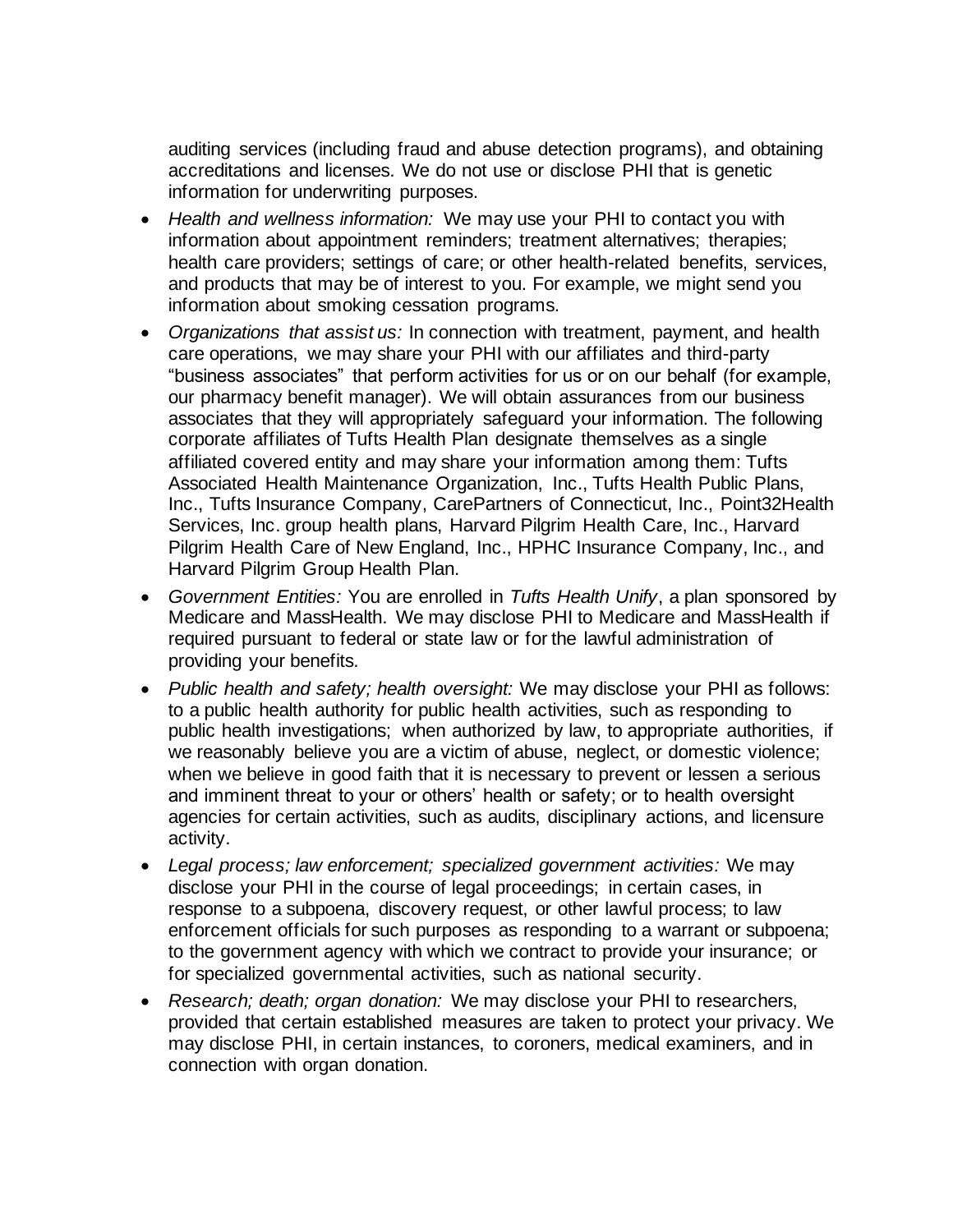- *Workers' compensation:* We may disclose your PHI when authorized by workers' compensation laws.
- *Family and friends:* We may disclose PHI to a family member, relative, or friend — or anyone else you identify — as follows: (i) when you are present prior to the use or disclosure and you agree; or (ii) when you are not present (or you are incapacitated or in an emergency situation) if, in the exercise of our professional judgment and in our experience with common practice, we determine that the disclosure is in your best interests. In these cases we will only disclose the PHI that is directly relevant to the person's involvement in your health care or payment related to your health care.
- *Personal representatives:* Unless prohibited by law, we may disclose your PHI to your personal representative, if you have one. A personal representative is a person who has legal authority to act on your behalf regarding your health care or health care benefits. For example, an individual named in a durable power of attorney or a parent or guardian of an unemancipated minor are personal representatives.
- *Communications:* We will communicate information containing PHI to the address or telephone number we have on record for the subscriber of your health benefits plan. Also, we may mail information containing your PHI to the subscriber. For example, communication regarding member requests for reimbursement may be addressed to the subscriber. We will not make separate mailings for enrolled dependents at different addresses, unless we are requested to do so and agree to the request. See below "Right to receive confidential communications" for more information on how to make such a request.
- *Required by law:* We may use or disclose your PHI when we are required to do so by law. For example, we must disclose your PHI to the U.S. Department of Health and Human Services upon request if they wish to determine whether we are in compliance with federal privacy laws.

If one of the above reasons does not apply, we will not use or disclose your PHI without your written permission ("authorization"). You may give us written authorization to use or disclose your PHI to anyone for any purpose. You may later change your mind and revoke your authorization in writing. However, your written revocation will not affect actions we've already taken in reliance on your authorization. Where state or other federal laws offer you greater privacy protections, we will follow those more stringent requirements. For example, under certain circumstances, records that contain information about alcohol abuse treatment, drug abuse prevention or treatment, AIDSrelated testing or treatment, or certain privileged communications may not be disclosed without your written authorization. In addition, when applicable we must have your written authorization before using or disclosing medical or treatment information for a member appeal. See below "Who to contact for questions or complaints" if you would like more information.

**How we protect PHI within our organization.** Tufts Health Plan protects oral, written, and electronic PHI throughout our organization. We do not sell PHI to anyone. We have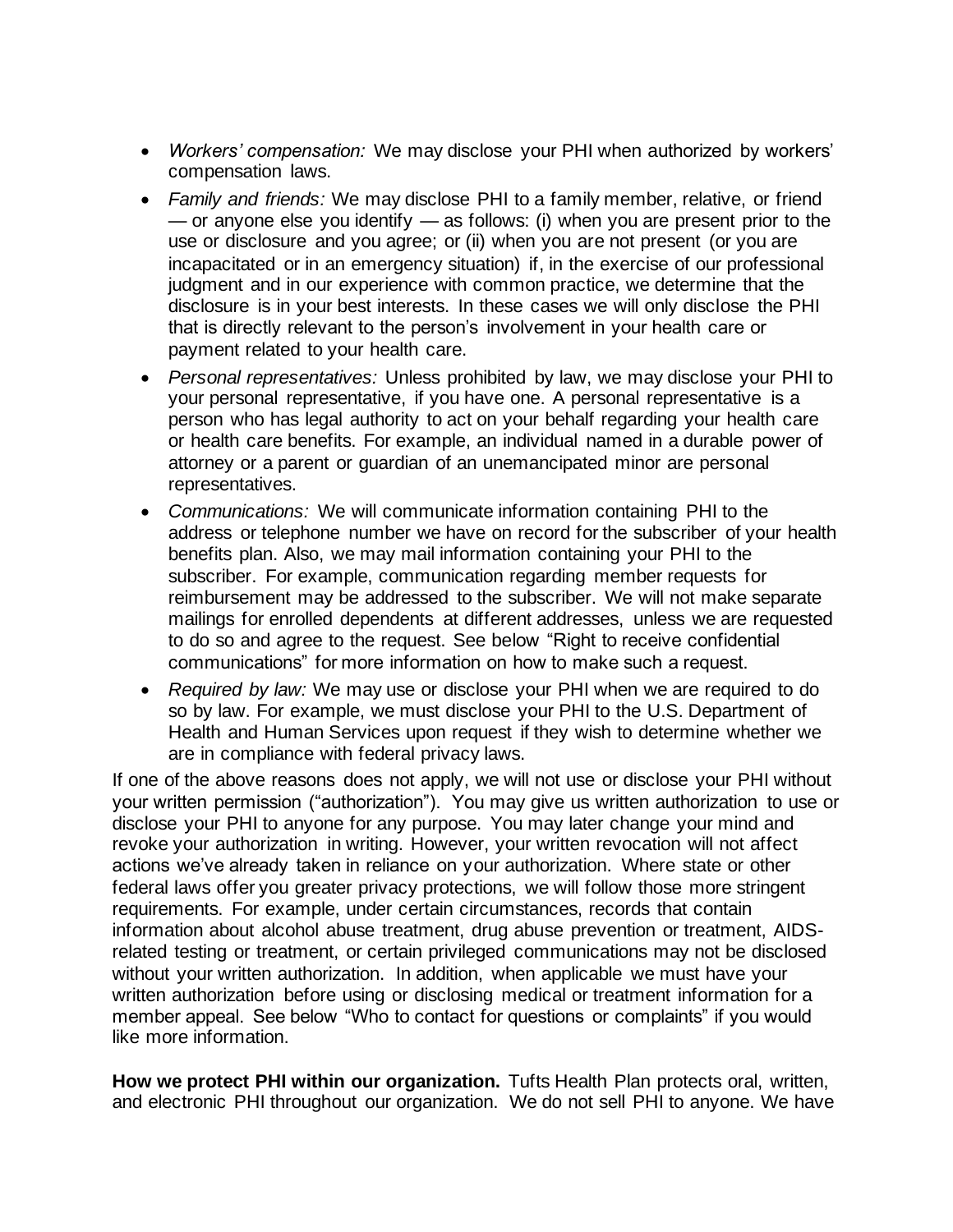many internal policies and procedures designed to control and protect the internal security of your PHI. These policies and procedures address, for example, use of PHI by our employees. In addition, we train all employees about these policies and procedures. Our policies and procedures are evaluated and updated for compliance with applicable laws.

Your individual rights. The following is a summary of your rights with respect to your PHI:

- Right of access to PHI: You have the right to inspect and get a copy of most PHI Tufts Health Plan has about you, or a summary explanation of PHI if agreed to in advance by you. Requests must be made in writing and reasonably describe the information you would like to inspect or copy. If your PHI is maintained electronically, you will also have the right to request a copy in electronic format. We have the right to charge a reasonable cost-based fee for paper or electronic copies as established by state or federal law. Under certain circumstances, we may deny your request. If we do so, we will send you a written notice of denial describing the basis of our denial. You may request that we send a copy of your PHI directly to another person that you designate. Your request must be in writing, be signed by you, and clearly identify the person and the address where the PHI should be sent.
- Right to request restrictions: You have the right to ask that we restrict uses or disclosures of your PHI to carry out treatment, payment, and health care operations, and that we restrict disclosures to family members or friends. We will consider the request. However, we are not required to agree to it and, in certain cases, federal law does not permit a restriction. Requests may be made verbally or in writing to Tufts Health Plan.
- Right to receive confidential communications: You have the right to ask us to send communications of your PHI to you at an address of your choice or to ask that we communicate with you in a certain way. For example, you may ask us to mail your information to an address other than the subscriber's address. We will accommodate your request if you state that disclosure of your PHI through our usual means could endanger you, if your request is reasonable, if it specifies the alternative means or location, and if it contains information as to how payment, if any, will be handled. Requests may be made verbally or in writing to Tufts Health Plan.
- Right to amend PHI: You have the right to have us amend most PHI we have about you. We may deny your request under certain circumstances. If we deny your request, we will send you a written notice of denial. This notice will describe the reason for our denial and your right to submit a written statement disagreeing with the denial. Requests must be in writing to Tufts Health Plan and must include a reason to support the requested amendment.
- Right to receive an accounting of disclosures: You have the right to a written accounting of the disclosures of your PHI that we made in the last six years prior to the date you request the accounting. However, except as otherwise provided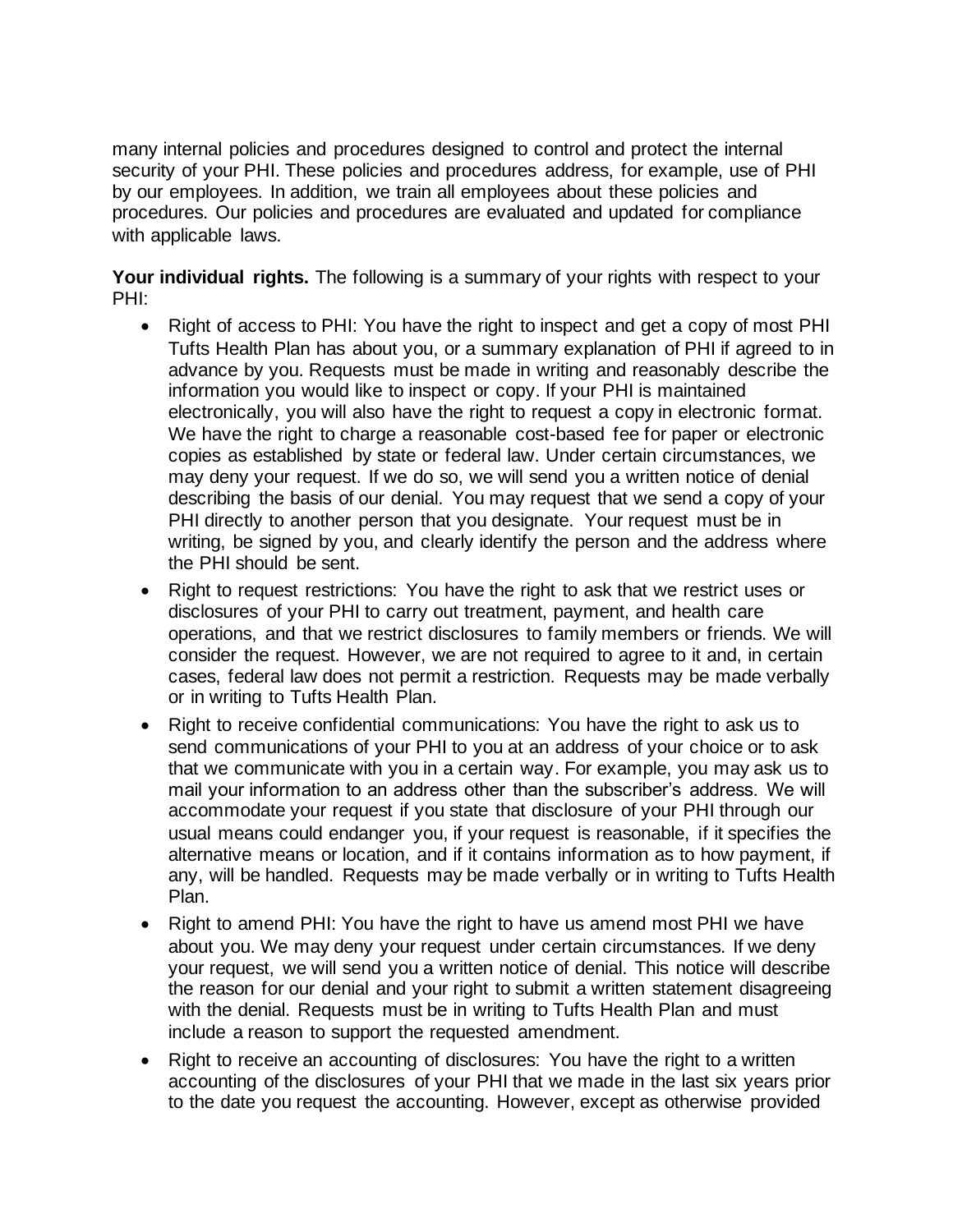by law, this right does not apply to: (i) disclosures we made for treatment, payment, or health care operations; (ii) disclosures made to you or people you have designated; (iii) disclosures you or your personal representative has authorized; (iv) disclosures made before April 14, 2003; and (v) certain other disclosures, such as disclosures for national security purposes. If you request an accounting more than once in a 12-month period, we may charge you a reasonable fee. All requests for an accounting of disclosures must be made in writing to Tufts Health Plan.

- Right to authorize other use and disclosure: You have the right to authorize any use or disclosure of PHI that is not specified within this notice. For example, we would need your written authorization to use or disclose your PHI for marketing, or if we intended to sell your PHI. You may revoke an authorization at any time, in writing, except to the extent that we have taken an action in reliance on the use or disclosure indicated in the authorization.
- Right to receive a privacy breach notice: You have the right to receive written notification if we discover a breach of your unsecured PHI and determine through a risk assessment that notification is required.
- Right to this notice: You have a right to receive a paper copy of this notice from us upon request.
- How to exercise your rights: To exercise any of the individual rights described above or for more information, please call member services at **855-393-3154**  (TTY: 711) or write to: Point32Health, Attn: Privacy Officer, One Wellness Way, Canton, MA 02021.

**Effective date of notice.** This notice takes effect April 1, 2022. We must follow the privacy practices described in this notice while it is in effect. This notice will remain in effect until we change it. This notice replaces any other information you have previously received from us with respect to the privacy of your medical information.

**Changes to the Notice of Privacy Practices.** We may change the terms of this notice at any time in the future and make the new notice effective for all PHI that we maintain, whether created or received before or after the effective date of the new notice. Whenever we make an important change, we will publish the updated notice on our website at TuftsHealthUnify.org. In addition, we will use one of our periodic mailings to inform subscribers about the updated notice.

**Who to contact for questions or complaints.** If you would like more information or a paper copy of this notice, please contact a member services representative at the number listed above. You can also download a copy from our website at TuftsHealthUnify.org. If you believe your privacy rights may have been violated, you have a right to complain to Tufts Health Plan by calling the Privacy Officer at 800-208-9549 or by writing to: Point32Health, Attn: Privacy Officer, One Wellness Way, Canton, MA 02021.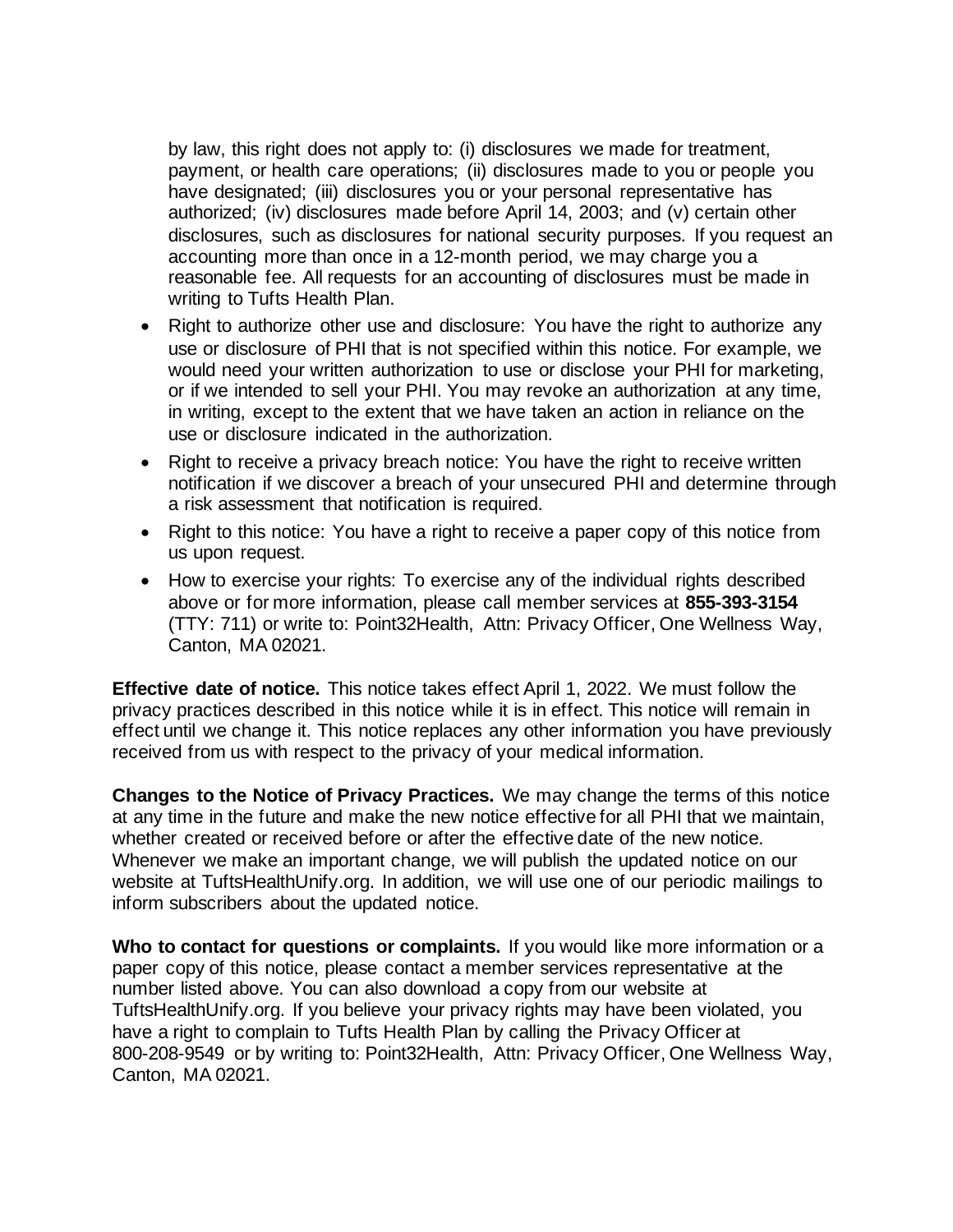You also have a right to complain to the Secretary of Health and Human Services. We will not retaliate against you for filing a complaint.

Tufts Associated Health Maintenance Organization, Inc., Tufts Health Public Plans, Inc., Total Health Plan, Inc., Tufts Benefit Administrators, Inc., Tufts Insurance Company, TAHP Brokerage Corporation, and Tufts Associated Health Plans, Inc. group health plans do business as Tufts Health Plan. Tufts Health Plan is a registered trademark of Tufts Associated Health Maintenance Organization, Inc.

© 2022 Tufts Health Public Plans, Inc. All rights reserved.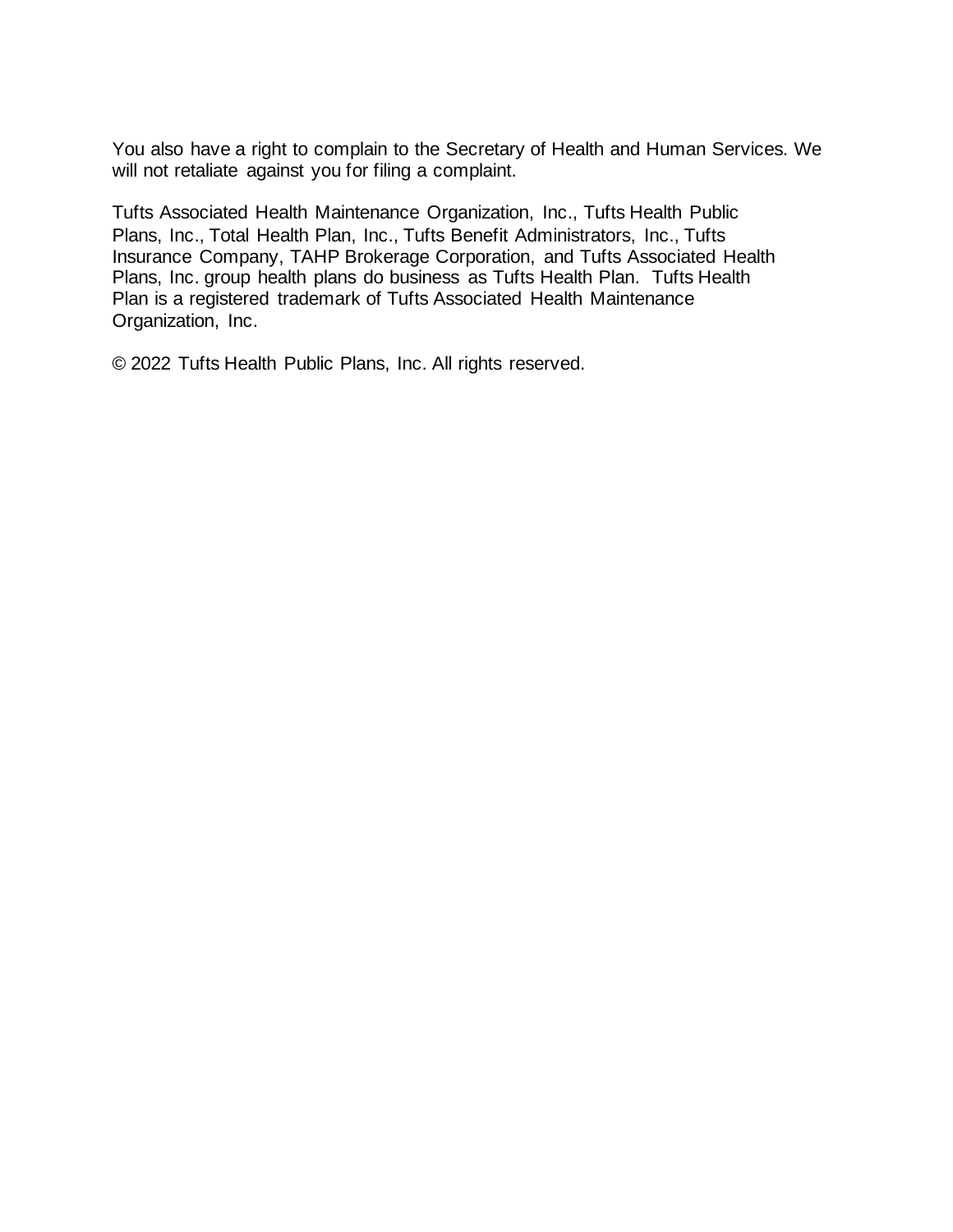

## **NOTIFICACIÓN DE PRÁCTICAS DE PRIVACIDAD**

ESTA NOTIFICACIÓN DESCRIBE CÓMO SE PODRÍA USAR Y DIVULGAR LA INFORMACIÓN SOBRE SU SALUD Y CÓMO PUEDE LOGRAR EL ACCESO A ESTA INFORMACIÓN. POR FAVOR, LEA ESTA NOTIFICACIÓN DE PRÁCTICAS DE LA PRIVACIDAD DETENIDAMENTE.

Tufts Health Plan se ha comprometido a proteger la privacidad de la información médica protegida (PHI, por sus siglas en inglés) de nuestros miembros. La PHI es información que:

- Lo identifica (o se puede usar razonablemente para identificarlo); y
- Se relaciona con su salud o condición física o mental, la provisión de atención de la salud o el pago por dicha atención.

La ley requiere que nosotros mantengamos la privacidad de su PHI y que le entreguemos una notificación de las obligaciones legales y prácticas de privacidad con respecto a su PHI. Esta Notificación de Prácticas de Privacidad describe cómo podemos recolectar, usar y divulgar su PHI y sus derechos relacionados con dicha información. Esta Notificación aplica a todos los miembros de Tufts Health Public Plans, Inc. ("Tufts Health Plan"), específicamente Tufts Health Unify.

**Cómo obtenemos la PHI.** Como un plan de atención administrada, participamos en actividades de rutina que resultan en que recibamos PHI de otras fuentes además de usted. Por ejemplo, proveedores de atención médica, como médicos y hospitales, presentan formularios de reclamación que contienen PHI para permitirnos pagarles por los servicios cubiertos de atención de la salud que le han entregado.

**Cómo usamos y entregamos su PHI.** Usamos y entregamos la PHI de distintas maneras para cumplir nuestras responsabilidades como un plan de atención administrada. Lo siguiente describe los tipos de usos y entregas de PHI que la ley federal nos permite realizar sin su autorización especifíca:

- *Tratamiento*: Podemos usar y entregar su PHI a proveedores de atención de la salud para ayudarlos a que lo traten. Por ejemplo, nuestros gerentes de la atención pueden entregar PHI a una agencia de atención de la salud a domicilio para asegurarse de que usted recibe los servicios que necesita luego de que le den el alta del hospital.
- *Propósitos de pago*: Usamos y entregamos su PHI con propósitos de pago, tal como pagar a médicos y hospitales por los servicios cubiertos. Los propósitos del pago también incluyen actividades tales como determinar la elegibilidad de los beneficios, evaluar servicios según su necesidad médica, realizar una evaluación de la utilización, obtener primas, coordinar beneficios, subrogación y actividades de cobro.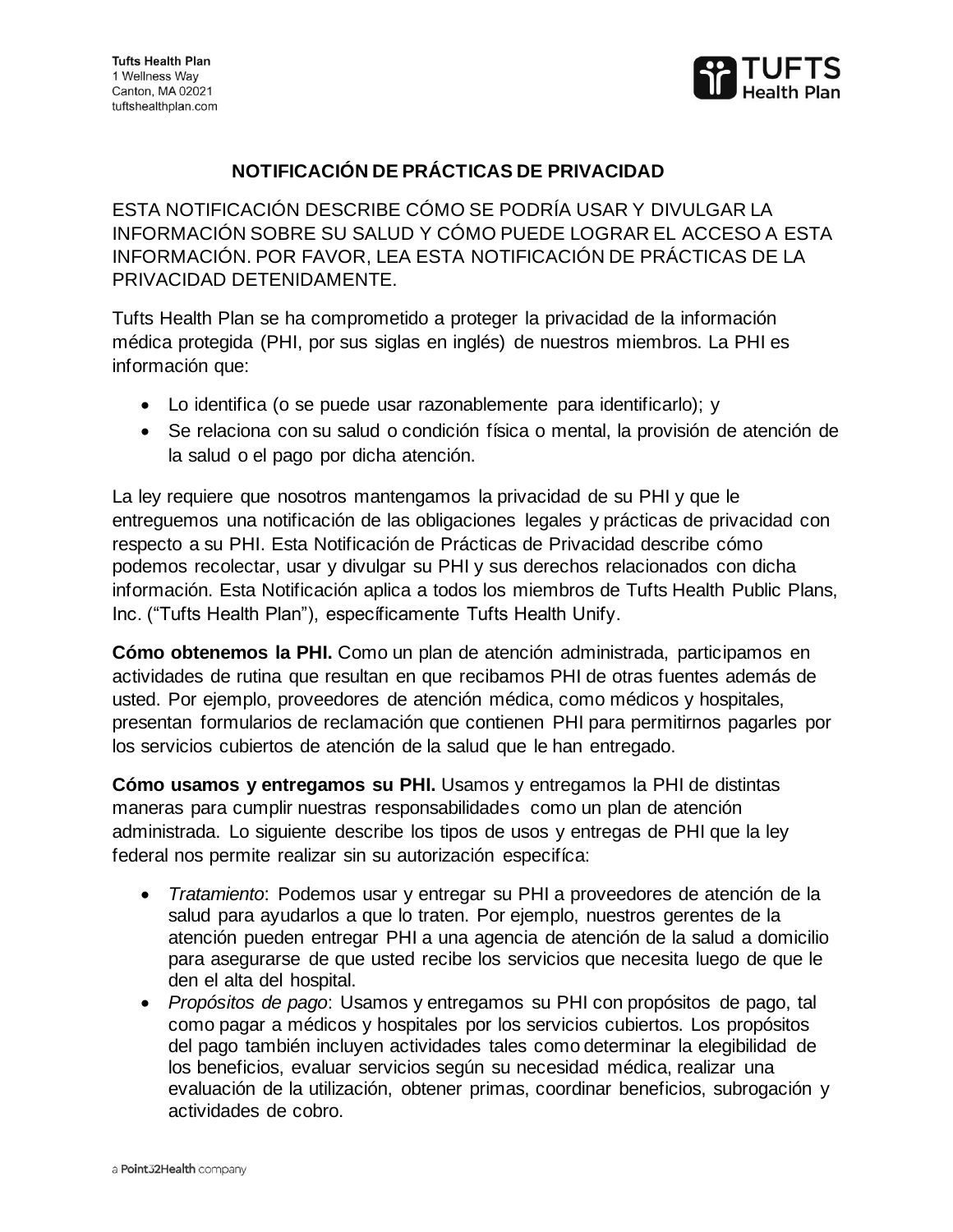- *Operaciones de atención de la salud*: Usamos y divulgamos su PHI para las operaciones de atención de la salud. Por ejemplo, esto incluye coordinar/administrar la atención, evaluar y mejorar la calidad de los servicios de atención de la salud, evaluar las cualificaciones y el desempeño de los proveedores, evaluar el desempeño del plan de salud, realizar evaluaciones médicas y resolver quejas. También incluye actividades comerciales tales como asegurar, calificar, colocar o reemplazar cobertura, determinar las políticas de cobertura, planificación comercial, obtener reaseguro, solicitar servicios legales y de auditoría (incluyendo programas de detección del fraude y el abuso) y obtener acreditaciones y licencias. No usamos ni divulgamos PHI que es información genética para propósitos de asegurar.
- *Información de salud y bienestar:* Podemos usar su PHI para comunicarnos con usted con información sobre recordatorios de citas; alternativas de tratamiento; terapias; proveedores del cuidado de la salud; entornos de atención; u otros beneficios, servicios y productos relacionados con la salud que puedan serle de interés. Por ejemplo, podemos enviarle información sobre programas para dejar de fumar.
- *Organizaciones que nos ayudan*: Con respecto al tratamiento, pago y operaciones de atención de la salud, podemos compartir su PHI con entidades afiliadas y terceros que son "asociados comerciales" que realizan actividades para nosotros o en nombre nuestro (por ejemplo, nuestro gerente de beneficios de farmacia). Obtendremos la promesa de que nuestros asociados comerciales protegerán de manera apropiada su información. Las siguientes empresas afiliadas de Tufts Health Plan se designan a sí mismas como una sola entidad afiliada cubierta y pueden compartir su información entre ellas: Tufts Associated Health Maintenance Organization, Inc., Tufts Health Public Plans, Inc., Tufts Insurance Company, CarePartners of Connecticut, Inc., los planes de salud grupales de Point32Health Services, Inc., Harvard Pilgrim Health Care, Inc., Harvard Pilgrim Health Care of New England, Inc., HPHC Insurance Company, Inc. y Harvard Pilgrim Group Health Plan.
- *Entidades del gobierno*: Usted está inscripto en Tufts Health Unify, un plan patrocinado por Medicare y MassHealth. Nosotros podremos divulgar información protegida sobre su salud a Medicare y MassHealth si es un requisito de la ley federal o estatal para la administración legal de la provisión de sus beneficios.
- *Salud y seguridad pública y supervisión de la salud*: Podremos divulgar su PHI a una autoridad de salud pública para actividades de salud pública, tales como responder a investigaciones sobre la salud pública; cuando lo autorice la ley, a las autoridades apropiadas, si creemos razonablemente que usted es víctima del abuso, negligencia o violencia doméstica; cuando creemos de buena fe que es necesario prevenir o reducir una amenaza seria e inminente a su salud o seguridad o la de terceros; o a entidades de supervisión de la salud para ciertas actividades como auditorías, medidas disciplinarias y actividad de licenciamiento.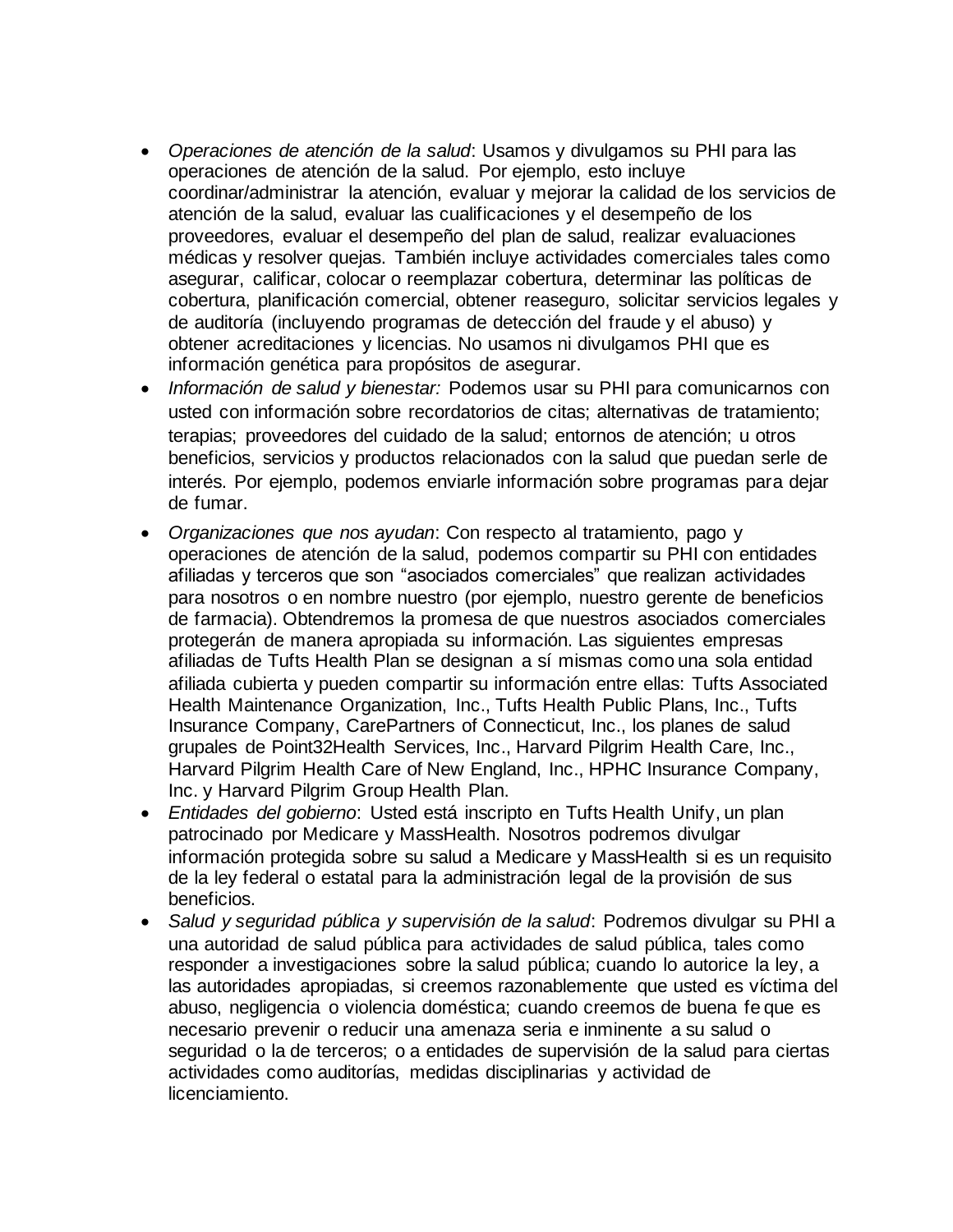- *Proceso legal; policía; actividades especializadas del gobierno:* Podremos divulgar su PHI durante el curso de procedimientos legales; en ciertos casos, como respuesta a una citación, pedido de pruebas u otro proceso legal; a funcionarios policiales con dichos propósitos como responder a una citación o allanamiento; a la entidad del gobierno a la que contratamos para proveer su seguro; o para actividades especializadas del gobierno tal como la seguridad nacional.
- *Investigación; muerte; donación de órganos*: Podremos divulgar su PHI a investigadores, siempre que se hayan tomado ciertas medidas para proteger su privacidad. Podremos divulgar su información médica protegida, en ciertas instancias, a investigadores, médicos forenses y con respecto a la donación de órganos.
- *Compensación del trabajador*: Podremos divulgar su PHI cuando lo autoricen las leyes de compensación del trabajador.
- *Familiares y amigos*: Podremos divulgar su PHI a un miembro de su familia, pariente o amigo, o cualquier persona: (i) cuando usted está presente antes del uso o divulgación y está de acuerdo; o (ii) cuando no está presente (o está incapacitado o en una situación de emergencia) si, en el ejercicio de nuestro juicio profesional y en nuestra experiencia con la práctica común, determinamos que la divulgación es para su beneficio. En estos casos, solamente divulgaremos la PHI que sea directamente relevante a la participación de la persona en la atención de su salud o pago relacionado con la atención de su salud.
- *Representantes personales:* a menos que lo prohíba la ley, podemos divulgar su PHI a su representante personal, si lo tiene. Un representante personal es una persona que tiene autoridad legal para actuar en su nombre en relación con su cuidado de la salud o los beneficios de cuidado de la salud. Por ejemplo, una persona nombrada en un poder legal o el padre, madre o tutor de un menor no emancipado son representantes personales.
- *Comunicaciones*: Comunicaremos información que contiene PHI a la dirección o número de teléfono que tenemos en nuestros archivos del suscriptor de su plan de beneficios de salud. Además, podremos enviar por correo información que contiene su PHI al suscriptor. Por ejemplo, comunicaciones sobre pedidos del miembro de reembolso podrán ser enviados al suscriptor. No realizaremos envíos separados por dependientes inscriptos en direcciones diferentes a menos que se nos pida que lo hagamos y aceptemos el pedido. Ver a continuación "Derecho a recibir comunicaciones confidenciales" para obtener más información sobre cómo presentar dicho pedido.
- *Requerido por la ley*: Podremos usar o divulgar su PHI cuando la ley requiera que lo hagamos. Por ejemplo, debemos divulgar su PHI al Departamento de Salud y Servicios Humanos de los EE.UU. si la solicitan para determinar si cumplimos con las leyes federales de privacidad.

Si una de las razones anteriores no se aplica, no usaremos ni divulgaremos su PHI sin su permiso por escrito ("autorización"). Usted podrá entregarnos una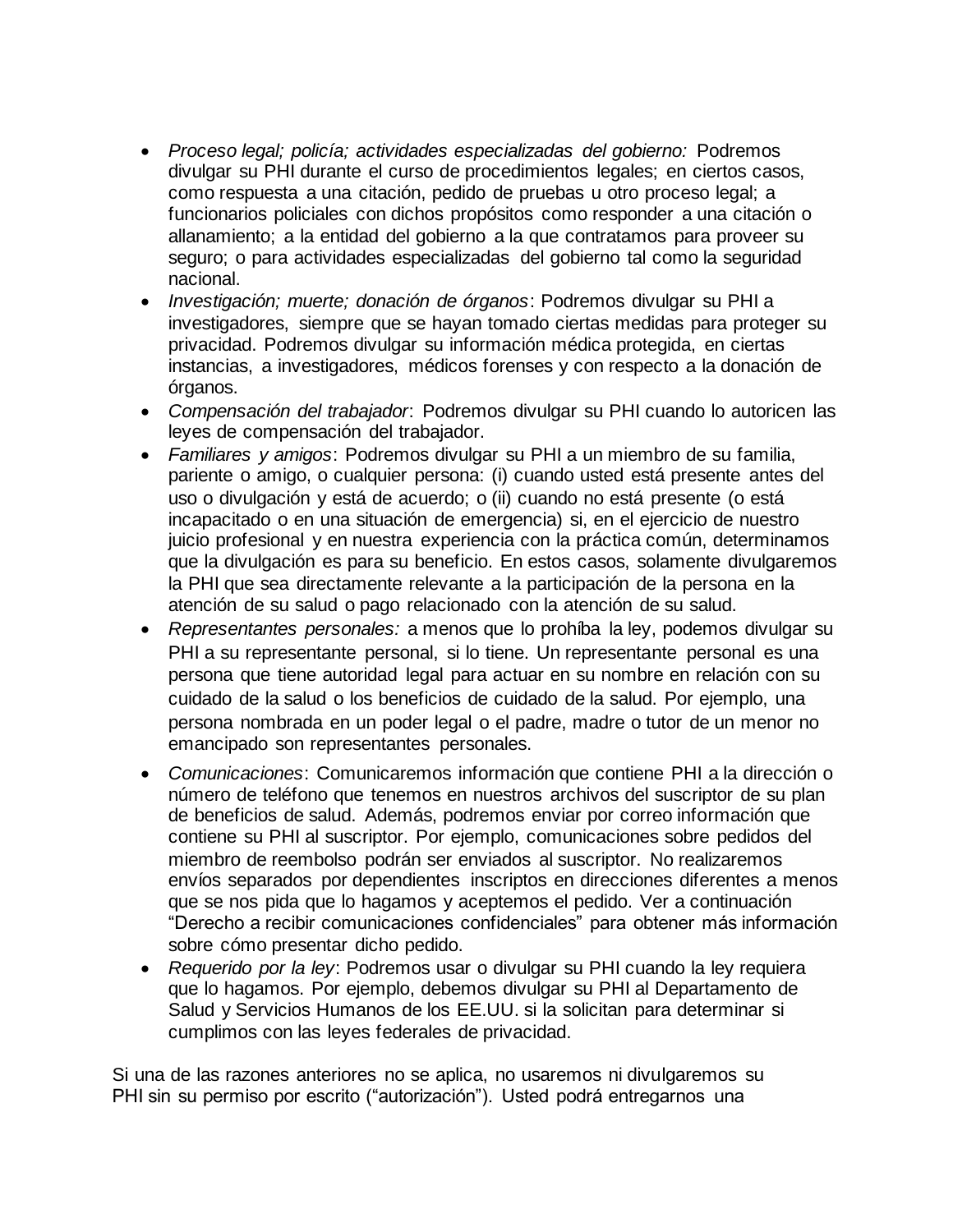autorización escrita para usar o divulgar su PHI a cualquier persona por cualquier propósito. Usted podrá luego cambiar de idea y cancelar su autorización por escrito. Sin embargo, su cancelación por escrito no afectará medidas que ya hemos tomado con respecto a su autorización. Donde las leyes estatales o federales le ofrecen mayores protecciones de privacidad, nosotros cumpliremos estos requisitos más estrictos. Por ejemplo, en ciertas circunstancias, registros que contienen información sobre el tratamiento por el abuso del alcohol, prevención o tratamiento del abuso de drogas, pruebas o tratamiento relacionados con el SIDA, o ciertas comunicaciones secretas, podrían no ser divulgadas sin su autorización por escrito. Además, cuando corresponda, debemos tener su autorización por escrito antes de usar o divulgar información médica o sobre tratamiento para la apelación de un miembro. Vea más adelante "A quién contactar en caso de tener preguntas o quejas" si desea más información.

**Cómo protegemos la PHI dentro de nuestra organización.** Tufts Health Plan protege la PHI oral, escrita y electrónica en toda nuestra organización. No le vendemos PHI a nadie. Tenemos muchas políticas y procedimientos internos diseñados para controlar y proteger la seguridad interna de su información médica protegida. Estas políticas y procedimientos se ocupan, por ejemplo, del uso de la PHI por nuestros empleados. Además, entrenamos a todos los empleados sobre dichas políticas y procedimientos. Nuestras políticas y procedimientos son evaluados y actualizados para determinar su cumplimiento de las leyes correspondientes.

**Sus derechos individuales.** Lo siguiente es un resumen de sus derechos con respecto a su información médica protegida:

- Derecho a acceder a la PHI: Tiene derecho a revisar y sacar copia de la mayoría de la PHI que Tufts Health Plan tiene sobre usted o una explicación resumida de la PHI si acepta por adelantado. Debe hacer las solicitudes por escrito y describir de manera razonable la información que desea revisar o copiar. Si la PHI se mantiene electrónicamente, también tendrá derecho a solicitar una copia en formato electrónico. Tenemos derecho a cobrar una tarifa razonable según el costo de producir las copias impresas o electrónicas, según lo establecido por la ley estatal o federal. Podemos rechazar su solicitud bajo ciertas circunstancias. Si lo hacemos, le enviaremos una notificación por escrito donde describiremos las bases del rechazo. Puede solicitar que le enviemos una copia de su PHI directamente a otra persona que usted designe. La solicitud debe hacerla por escrito, firmarla e identificar claramente a la persona y la dirección a la que deberíamos enviar la PHI.
- Derecho a solicitar restricciones: Tiene derecho a pedirnos que restrinjamos los usos o las divulgaciones de su PHI para realizar nuestros tratamientos, pagos y operaciones de cuidado de la salud y que restrinjamos las divulgaciones a familiares o amigos. Consideraremos la solicitud. Sin embargo, no tenemos la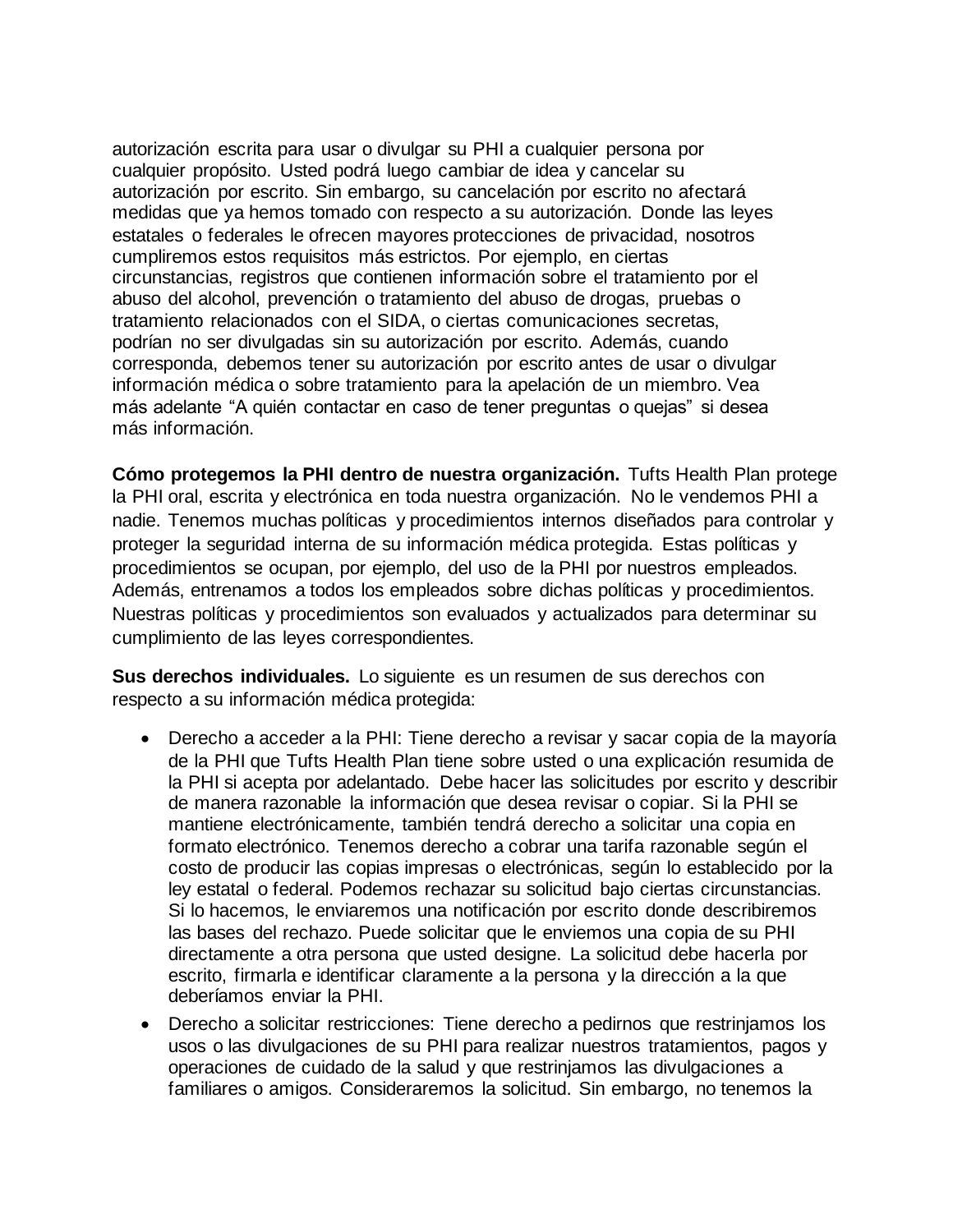obligación de aceptarla y, en ciertos casos, la ley federal no nos permite una restricción. Las solicitudes pueden ser verbales o por escrito a Tufts Health Plan.

- Derecho a recibir comunicaciones confidenciales: Tiene derecho a pedirnos que le enviemos comunicaciones de su PHI a la dirección de su preferencia o a solicitar que nos comuniquemos con usted de cierta forma. Por ejemplo, puede pedirnos que le enviemos la información por correo a una dirección distinta a la dirección del suscriptor. Cumpliremos con su solicitud si indica que la divulgación de su PHI a través de los medios habituales podría ponerlo en riesgo, si su solicitud es razonable, si especifica los medios o la ubicación alternativos y si contiene información sobre cómo se manejará el pago, si corresponde. Las solicitudes pueden ser verbales o por escrito a Tufts Health Plan.
- Derecho a enmendar su información médica protegida: Usted tiene el derecho a pedirnos que enmendemos la mayoría de la PHI que tenemos sobre usted. En ciertas circunstancias, podríamos negar su solicitud. Si rechazamos su solicitud, le enviaremos una notificación por escrito del rechazo. Esta notificación describirá la razón de nuestro rechazo y su derecho a presentar una declaración por escrito indicando su desacuerdo con el rechazo. Las solicitudes deben ser hechas por escrito a Tufts Health Plan y deben incluir una razón para apoyar la enmienda solicitada.
- Derecho a recibir un informe de divulgaciones: Tiene derecho a un informe por escrito de las divulgaciones de su PHI que hayamos hecho en los seis años anteriores a la fecha de solicitud del informe. Sin embargo, este derecho no se aplica a lo siguiente, excepto que la ley indique lo contrario: (i) divulgaciones que hayamos hecho por tratamiento, pago u operaciones de cuidado de la salud; (ii) divulgaciones hechas a usted o a personas que haya designado; (iii) divulgaciones que usted o su representante personal hayan autorizado; (iv) divulgaciones hechas antes del 14 de abril de 2003 y (v) ciertas otras divulgaciones, tales como divulgaciones para fines de seguridad nacional. Si solicita más de un informe en un período de 12 meses, podemos cobrarle una tarifa razonable. Todas las solicitudes de informes de divulgaciones deben presentarse por escrito a Tufts Health Plan.
- Derecho a autorizar otros usos y divulgaciones: Usted tiene el derecho a autorizar cualquier uso o divulgaciones de su PHI que no se especifique en esta notificación. Por ejemplo, necesitaríamos su autorización escrita para usar o divulgar su PHI para el mercadeo o si tenemos la intención de vender su información médica protegida. Usted puede cancelar esta autorización en cualquier momento, por escrito, excepto en la medida en que hayamos tomado una medida según el uso o divulgación indicado en la autorización.
- Derecho a recibir una notificación sobre la violación de la privacidad: Usted tiene el derecho a recibir una notificación por escrito si descubrimos una violación de su PHI no asegurada y determinamos a través de una evaluación del riesgo que se requiere una notificación.